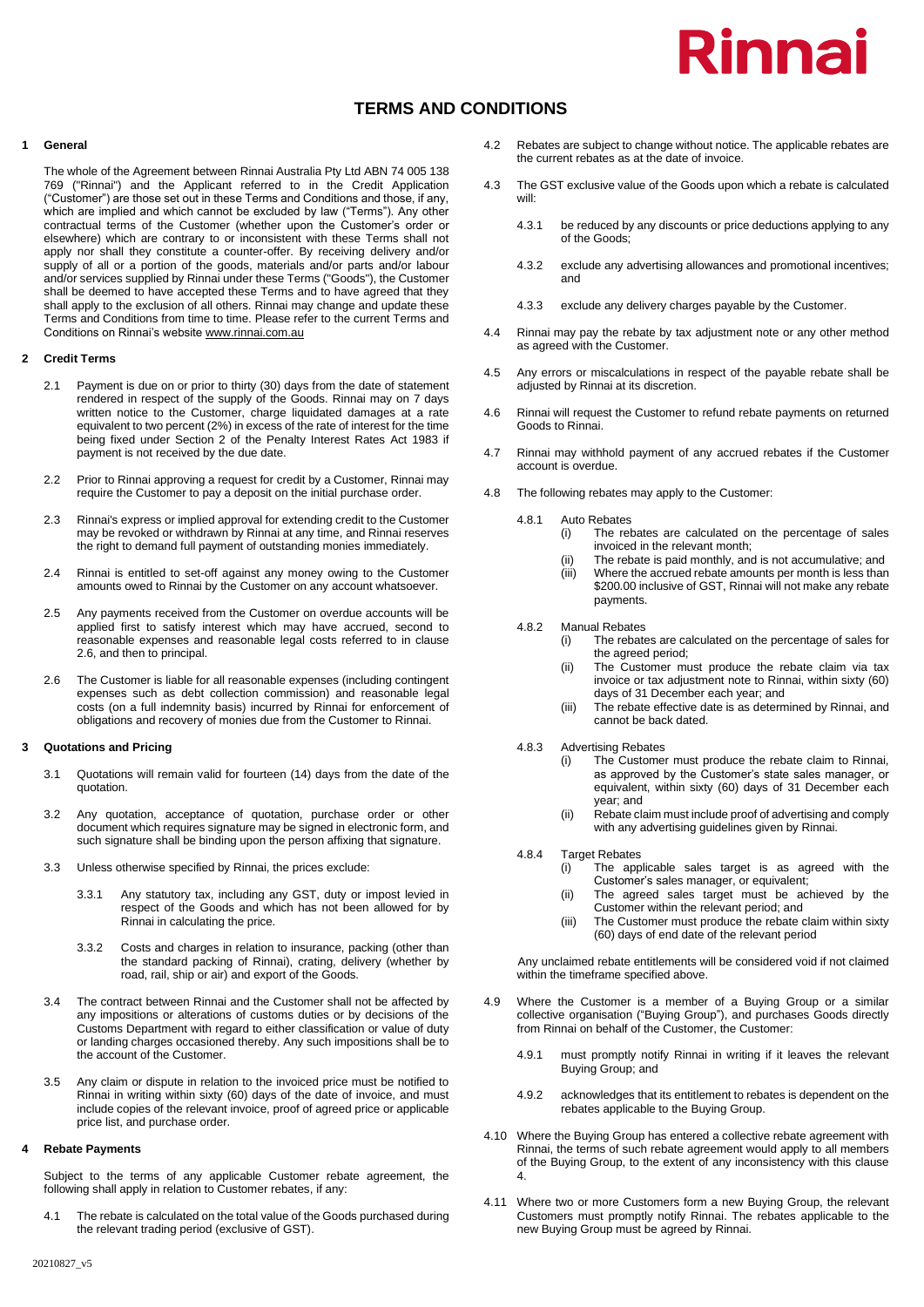# Rinnai

4.12 Where a Customer is a member of more than one Buying Group, Rinnai will only recognise the rebates of one Buying Group, and the Customer must notify Rinnai which Buying Group rebates should apply.

# **5 Delivery and Supply**

- 5.1 Any times quoted for delivery and/or supply are estimates only and Rinnai shall not be liable for failure to deliver/supply, or for delay in delivery/supply. The Customer shall not be relieved of any obligation to accept or pay for Goods, by reason of any delay in delivery/supply or dispatch. Rinnai reserves the right to stop supply at any time if the Customer fails to comply with the Terms, after first giving the Customer a reasonable period of time to comply with the Terms.
- 5.2 Rinnai may make acceptance of an order conditional upon it receiving a satisfactory credit assessment of the Customer.
- 5.3 If the Customer directs that delivery of the Goods be staggered over different times or to different addresses from those specified in the Credit Application, then the Customer:
	- 5.3.1 shall be liable for any additional cost, charge and expense incurred by Rinnai in complying with the Customer's direction;
	- 5.3.2 shall pay for the whole of the invoiced value of the Goods notwithstanding the staggered deliveries; and
	- 5.3.3 such action shall be deemed to be delivery to the Customer.
- 5.4 The Customer is deemed to accept delivery of the Goods when:
	- 5.4.1 it is delivered to the Customer's premises;
	- 5.4.2 Rinnai notifies the Customer that the Goods are available for **10 Personal Property Security Interest** collection; or
	- 5.4.3 If the Customer arranges the pick-up, when it is picked up from Rinnai.
- 5.5 A consignment note signed by the Customer, its employees or agents at the time of delivery, or pick-up, shall be considered as proof of delivery or pick-up.
- 5.6 If the Customer is unable or fails to accept delivery of the Goods, Rinnai may deliver it to a place of storage nominated by the Customer and, failing such nomination, to a place reasonably determined by Rinnai. Such action shall be deemed to be delivery to the Customer. The Customer shall be liable for all reasonable cost, charge and expense incurred by Rinnai on account of storage, detention, double cartage/delivery or similar causes.

# **6 Property**

In addition to any lien to which Rinnai may, by statute or otherwise, be entitled, Rinnai shall in the event of the Customer's insolvency, bankruptcy or winding up, be entitled to a general lien over all property or goods belonging to the Customer in Rinnai's possession (although all or some of such property or goods may have been paid) for the unpaid price of any Goods sold or delivered to the Customer.

# **7 Availability of Stock**

Any order that cannot be fulfilled on its receipt will automatically be back ordered and processed when stock becomes available unless it is the Customer's stated standard policy not to accept back orders or the Customer specifically marks its order, "Do Not Back Order". Deliveries at any time are subject to availability of stock and Rinnai will not be liable for any charges due to product unavailability.

# **8 Returns, Cancellations and Claims**

- 8.1 The Customer shall not return any Goods to Rinnai without obtaining prior authorisation from Rinnai. No returns will be accepted unless a copy of the relevant invoice is enclosed with the returned Goods. A list of the Goods returned including product descriptions, quantity, date of return and the Customer's name and address must also be enclosed. Freight charges must be paid by the Customer. All Goods must be returned in the original packaging and the Customer shall be responsible for all damage incurred during return shipment. A tax adjustment note will be issued by Rinnai once the returned Goods have been assessed and approved by Rinnai. The Customer shall not deduct the amount of any anticipated credit from any payment due to Rinnai but must await receipt of a tax adjustment note.
- 8.2 All goods returned must be of merchantable and reasonable quality such that the goods are complete in their original packaging, not shop-soiled, are not price ticketed and are still listed in the current price list.
- 8.3 If Rinnai accepts the return of any Goods, Rinnai may charge the Customer fifteen per cent (15%) of the invoice price as a handling fee inclusive of freight charges. The risk in the Good shall remain with the Customer until Rinnai accepts the return.
- 8.4 No cancellations or partial cancellation of an order by the Customer shall be accepted by Rinnai unless it has first consented in writing to such cancellation or partial cancellation and unless a cancellation charge has been paid which compensates Rinnai for all loss. Cancellation will not be accepted on goods that are not regular stock which are ready for shipment. Cancellation will not be accepted on goods that are custommade to specifications and requirements of the Customer to accommodate specific projects.
- 8.5 All complaints, claims, or notification of lost Goods, incomplete Goods, Goods damaged in transit or Goods that do not comply with the Customer's purchase order must be submitted by the Customer to Rinnai in writing within seven (7) business days of the date of the invoice rendered for the supply of the Goods. Otherwise, the Customer shall be deemed to have accepted the Goods and shall not refuse to pay for the Goods on the basis that they were lost, incomplete, damaged in transit, or do not comply with the Customer's purchase order.

### **9 Title and Risk**

- 9.1 The title and ownership in the Goods remain with Rinnai until full payment is received for all the Goods, and any other payments owing to Rinnai by the Customer together with any collection, repossession and or legal costs incurred by Rinnai.
- 9.2 Risk in the Goods passes to the Customer upon delivery to the Customer's premises.

- 10.1 The Customer grants Rinnai security interests (as defined under the *Personal Property Securities Act* 2009 (Cth) ("PPSA"):
	- 10.1.1 in the Goods supplied (including the proceeds of any sale or insurance claim in respect of the Goods); and
	- 10.1.2 in all present and future personal property of the Customer, whether beneficially owned or otherwise,

to secure the performance of the Customer under the terms of this Agreement including without limitation to pay the purchase price of the Goods ("Security Interests"),

and agrees to Rinnai registering the Security Interests on the Personal Property Securities Register ("PPSR") and, to the extent permitted by law, without the giving of notice. The Customer waives any right to receive notice of registration of such Security Interests.

- 10.2 As and when required by Rinnai, the Customer shall, at its own expense, provide all reasonable assistance and relevant information to enable Rinnai to register the Security Interests and generally to obtain, maintain, register and enforce Rinnai's Security Interests in respect of the Goods supplied.
- 10.3 The Customer shall not change its name or any other details relating to this Agreement that appear on the PPSR without first notifying Rinnai of the new details not less than 7 days before the change takes effect.
- 10.4 The Customer warrants that the Goods are not purchased for personal, domestic or household purposes.
- 10.5 Notwithstanding any reference to a particular invoice/order, where any sum remains outstanding by the Customer on more than one invoice/order, any payments received from the Customer shall be deemed to be made by the Customer and applied by Rinnai in the following order:
	- 10.5.1 To any obligation owed by the Customer to Rinnai which is unsecured, in the order in which the obligations were incurred;
	- 10.5.2 To any obligations that are secured, but not by a Purchase Money Security Interest, in the order in which those obligations were incurred;
	- 10.5.3 To obligations that are secured by a Purchase Money Security Interest, in the order in which those obligations were incurred.
- 10.6 Until the Customer has paid all money owing to Rinnai the Customer shall at all times ensure that:
	- 10.6.1 all Goods supplied by Rinnai, while in the Customer's possession, can be readily identified and distinguished; and/or